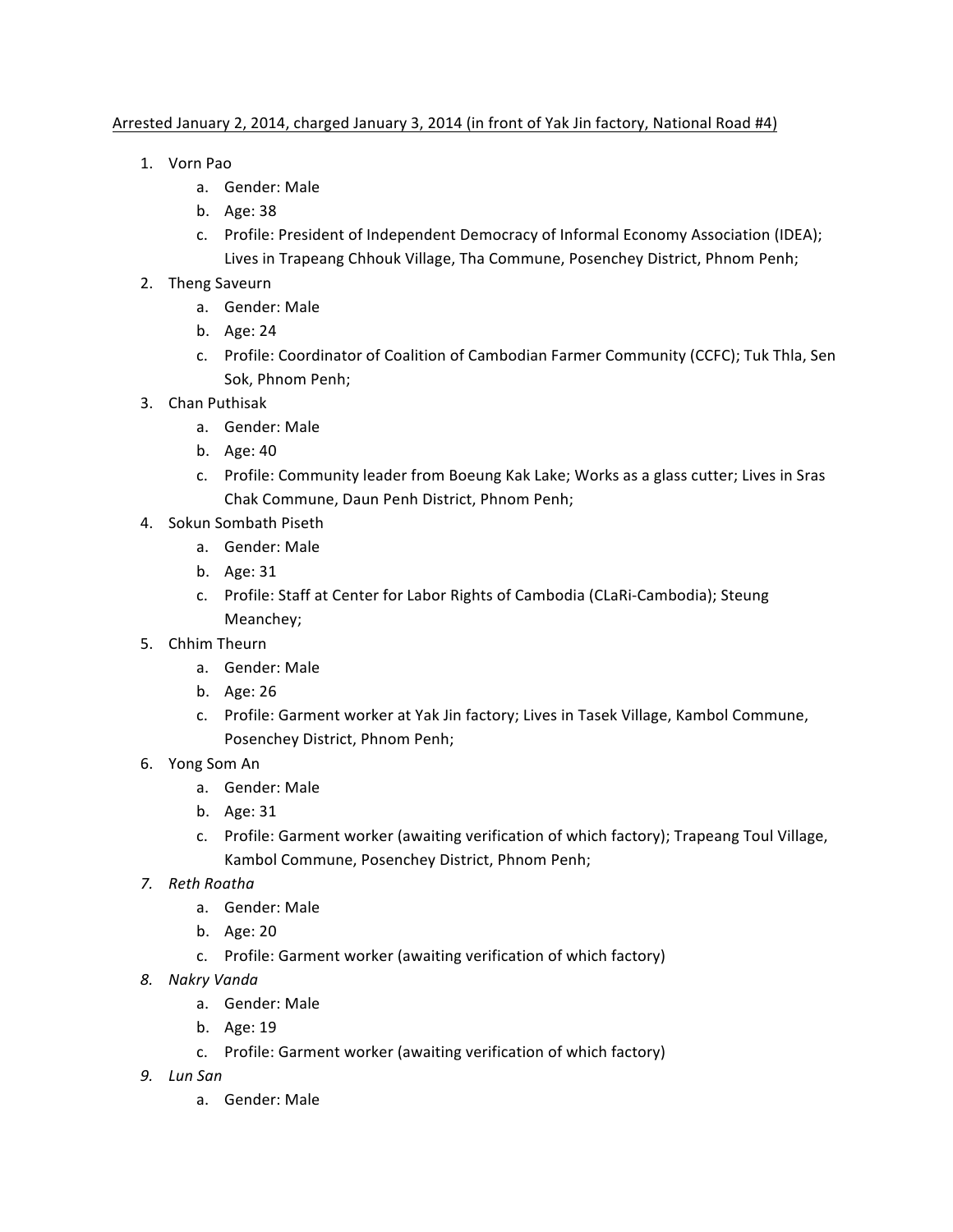- b. Age: 19
- c. Profile: Garment worker (awaiting verification of which factory)
- *10. Teng Chany*
	- a. Gender: Male
	- b. Age: 21
	- c. Profile: Garment worker (awaiting verification of which factory)

## Arrested January 3, 2014, charged January 4, 2014 (near Canadia Industrial Park, Veng Sreng Road)

- 1. Chea Sarath
	- a. Gender: Male
	- b. Age: 34
	- c. Profile: Moto-taxi driver
- 2. Yon Chea
	- a. Gender: Male
	- **b. Age: 17**
	- c. Profile: Garment worker at Chea Sun Garment factory
- 3. Bou Sarith
	- a. Gender: Male
	- b. Age: 23
	- c. Profile: Garment worker (awaiting verification of which factory)
- *4. Mam Piseth* 
	- a. Gender: Male
	- b. Age: 23
	- c. Profile: Garment worker (awaiting verification of which factory); Lives in Trapeang Thleung Village, Choam Chao Commune, Phousenchey District, Phnom Penh;
- *5. Neup Sokhourn*
	- a. Gender: Male
	- b. Age: 23
	- c. Profile:
- *6. Phang Tren*
	- a. Gender: Male
	- b. Age: 24
	- c. Profile: Garment worker (awaiting verification of which factory); Lives in Trapeang Thleung Village, Choam Chao Commune, Phousenchey District, Phnom Penh;
- *7. Ry Sinoun*
	- a. Gender: Male
	- b. Age: 18
	- c. Profile: Garment worker (awaiting verification of which factory); Lives in Trapeang Thleung Village, Choam Chao Commune, Phousenchey District, Phnom Penh;
- *8. Heng Ratha*
	- a. Gender: Male